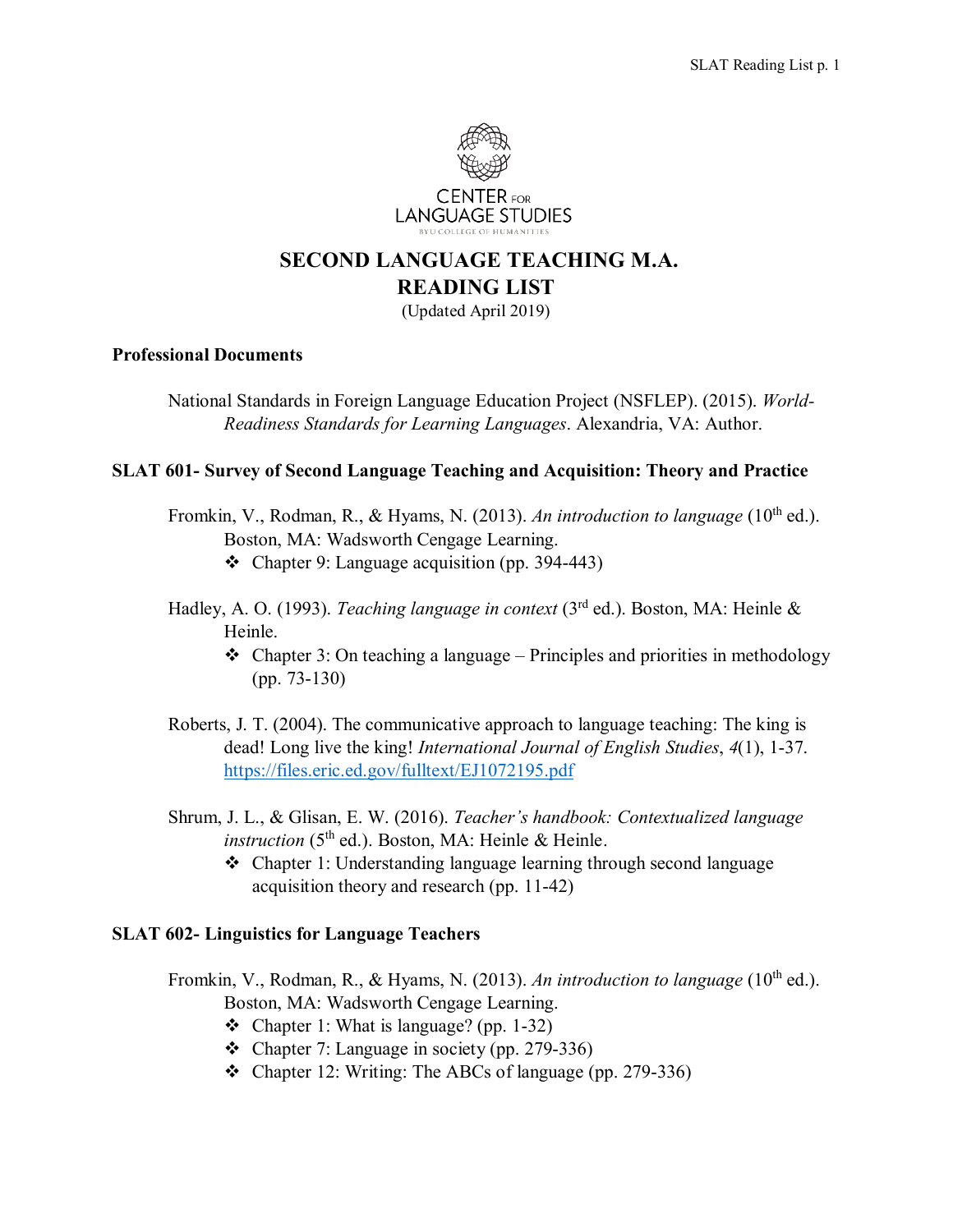## **SLAT 603- Conducting Research in Second Language Teaching**

| Center for Innovation in Research and Teaching. (n.d.) Research ready: Quantitative |
|-------------------------------------------------------------------------------------|
| research certification program [series of online training modules]. Phoenix, AZ:    |
| CIRT, Grand Canyon University. Available at                                         |
| https://cirt.gcu.edu/research/developmentresources/research ready/quantresearch     |

- Merriam, S. B., & Tisdell, E. J. (2016). Qualitative research: A guide to design and implementation (4th ed.). San Francisco, CA: Jossey-Bass. • Chapter 1: What is qualitative research? (pp. 3-21).
- Smith, J. K. (1983). Quantitative versus qualitative research: An attempt to clarify the issue. *Educational Researcher, 12*, 6-13. <https://doi.org/10.3102/0013189X012003006> Retrieved from <http://edr.sagepub.com/cgi/reprint/12/3/6>

## **SLAT 604- Assessing Language Skills**

- Brown, H. D. & Abeywickrama, P. (2010). *Language assessment: Principles and classroom practices* (2nd ed.). New York, NY: Pearson Longman.  $\div$  Chapter 2: Principles of language assessment (pp. 25-51).
- Brown, J. D. (2012). What teachers need to know about test analysis. In C. Coombe, P. Davidson, B. O'Sullivan, & S. Stoynoff (Eds.), *The Cambridge guide to language assessment* (pp. 105-112). Cambridge, UK: Cambridge University Press.
- Brown, J. D., & Hudson, T. (1998). The alternatives in language assessment. *TESOL Quarterly*, *32*(4), 653-675. <https://doi.org/10.2307/3587999>
- Clifford, R. (2016). A rationale for criterion-referenced proficiency testing. *Foreign Language Annals*, *49*, 224-234. <https://doi.org/10.1111/flan.12201>

# **SLAT 610- Using Media and Technology in Second Language Teaching and Research**

- Blake, R. (2017). Distance education for second and foreign language learning. In S. Thorne & S. May (Eds.), *Language, education and technology* (*Encyclopedia of language and education*, 3<sup>rd</sup> ed., pp. 1-12). New York, NY: Springer.
- Blake, R. J. (2011). Current trends in online language learning. *Annual Review of Applied Linguistics, 31*, 19-35. <https://doi.org/10.1017/S026719051100002X>
- Ushida, E. (2005). The role of students' attitudes and motivation in second language learning in online language courses. *CALICO Journal*, *23*(1), 49-78. <https://doi.org/10.1558/cj.v23i1.49-78>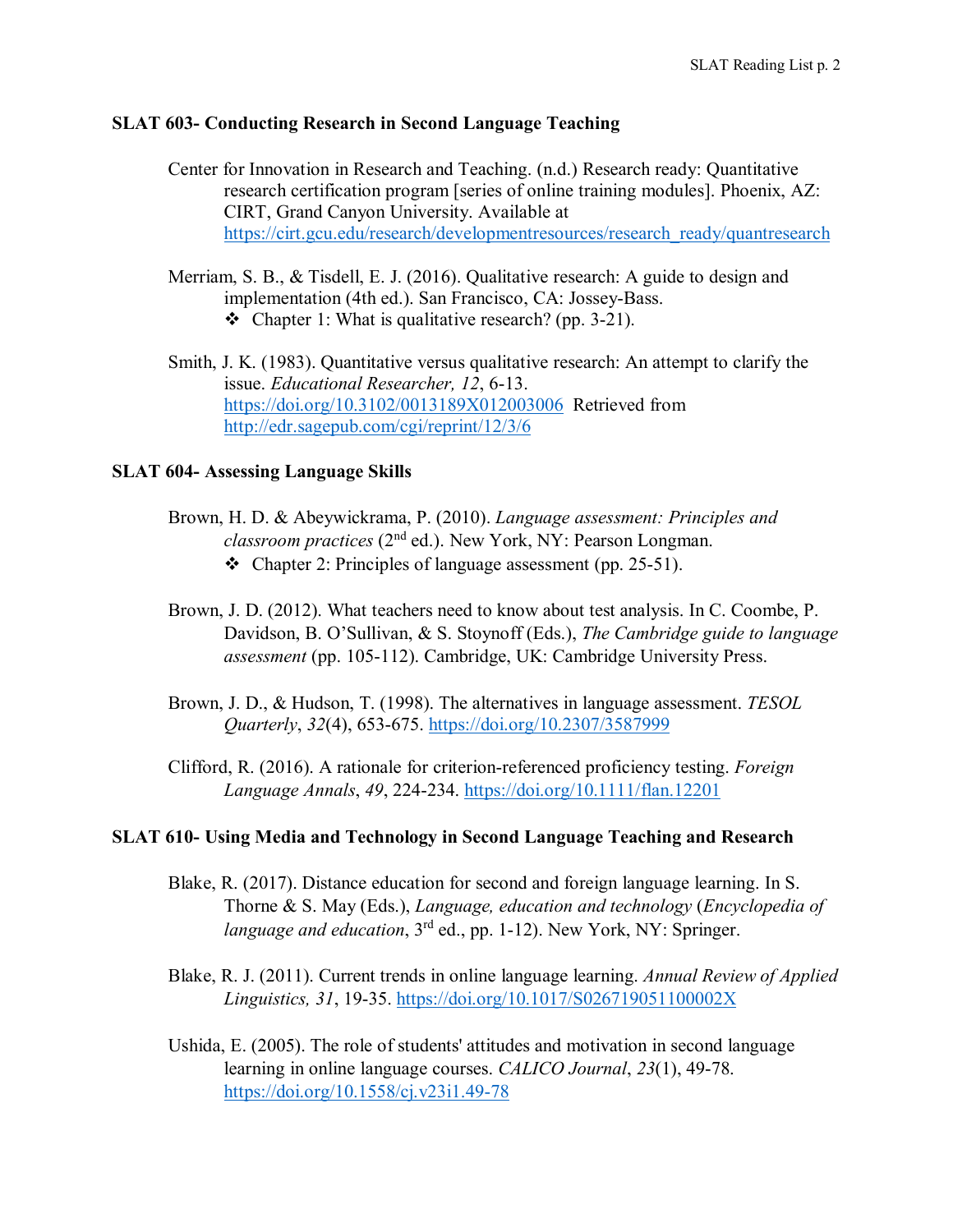#### **SLAT 611- Teaching Listening and Speaking Skills**

#### **Listening**

- Glisan, E. W., & Donato, R. (2017). *Enacting the work of language instruction: High-Leverage teaching practices.* Alexandria, VA: ACTFL.
	- $\div$  Chapter 1: Facilitating target language comprehensibility (pp. 19-40)
- Rost, M. (2016). *Teaching and researching listening* (3rd ed.). New York, NY: Routledge. • Chapter 7: Approaches to teaching listening (pp. 133-147)
- Vandergrift, L. & Goh, C. (2009). Teaching and testing listening comprehension. In M. H. Long & C. J. Doughty (Eds.), *The handbook of language teaching* (pp. 395- 411). West Sussex, UK: Wiley-Blackwell.

#### **Speaking**

- Glisan, E. W.,& Donato, R. (2017). *Enacting the work of language instruction: Highleverage teaching practices*. Alexandria, VA: American Council on the Teaching of Foreign Languages.
	- $\triangleleft$  Chapter 2: Building a classroom discourse community (pp. 41-64)
- Swain, M. (2000). The output hypothesis and beyond: Mediating acquisition through collaborative dialogue. In J. P. Lantolf (Ed.) *Sociocultural theory and second language acquisition* (pp. 97-114). Oxford, UK: Oxford University Press.
- VanPatten, B. (2017) *While we're on the topic: BVP on language, acquisition, and classroom practice*. Alexandria, VA: American Council on the Teaching of Foreign Languages.
	- Chapter 1: Teaching communicatively implies a definition of communication (pp. 1-18)
	- $\triangle$  Chapter 2: Language is too abstract and complex to teach and learn explicitly (pp. 19-34)

## **SLAT 612- Teaching Reading and Writing Skills**

#### **Reading**

- Grabe, W. (2008). *Reading in a second language: Moving from theory to practice*. Cambridge, UK: Cambridge University Press.
	- Chapter 5: Models and more models of reading: Explaining reading (pp. 83- 106)